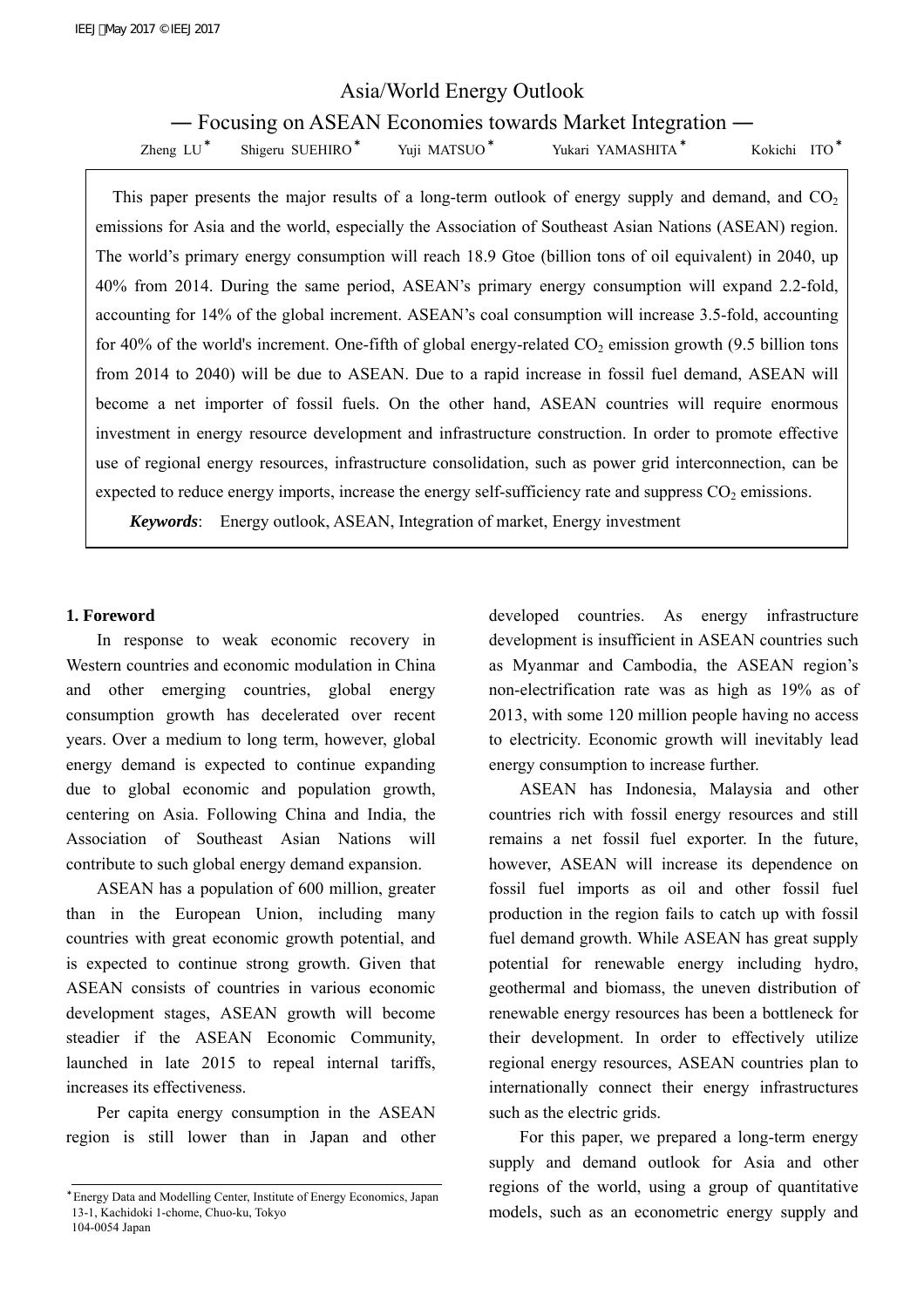demand model, based on actual economic, social, and energy supply and demand data and energy policy trends, as well as on economic growth and demographic assumptions. Focusing on the ASEAN region, we considered how robustly growing ASEAN energy demand would be satisfied, estimated energy-related investment and assessed the effects of electricity and other market integration.



**Figure 1 Basic structure of models**

#### **2. Model structure**

Figure 1 indicates the basic structure of models used for a quantitative analysis in this study. Based on detailed energy balance data from the International Energy Agency, the core econometric energy supply and demand model uses various economic indicators, population, vehicle ownership, raw material production and other energy-related data collected from the World Bank's World Development Indicators and other sources, for a regression analysis to project future energy supply and demand. Data used for the projection are mainly for the period between 1971 and 2014. Simulation focuses on annual projections between 2015 and 2040.

#### **3. Assumptions for analysis**

 The future energy supply and demand structure will be greatly influenced by population, economic growth and other social and economic factors, as well as energy prices, energy-using technologies and energy and environment policies.

 We referred to the United Nations' "World Population Prospects" for population assumptions. Global population will increase at an annual average rate of 0.9% from 7.2 billion in 2014 to 9.2 billion in 2040. In many member countries of the Organization for Economic Cooperation and Development, downward pressure on population will increase under falling birthrates and aging population. In non-OECD countries as well, birthrates will decline in line with income growth and women's social participation. Given that death rates will decline thanks to the development of medical care techniques and the improvement of food and sanitary conditions, however, population will continue increasing. ASEAN population will increase to 760 million by 2040, with annual growth averaging 0.8%. In the Philippines, Laos and Cambodia where young people are abundant, population growth will be higher. In Thailand where population is aging, population will peak in the mid-2020s and turn down later.



**Figure 2 Economic growth assumptions**



**Figure 3 Economic growth and per capita GDP in major ASEAN countries**

 We assumed real gross domestic product growth as shown in Figure 2 by reference to predictions by the International Monetary Fund, the Asian Development Bank and other international organizations and governmental economic development plans. The world economy, though plagued with various challenges, will attain robust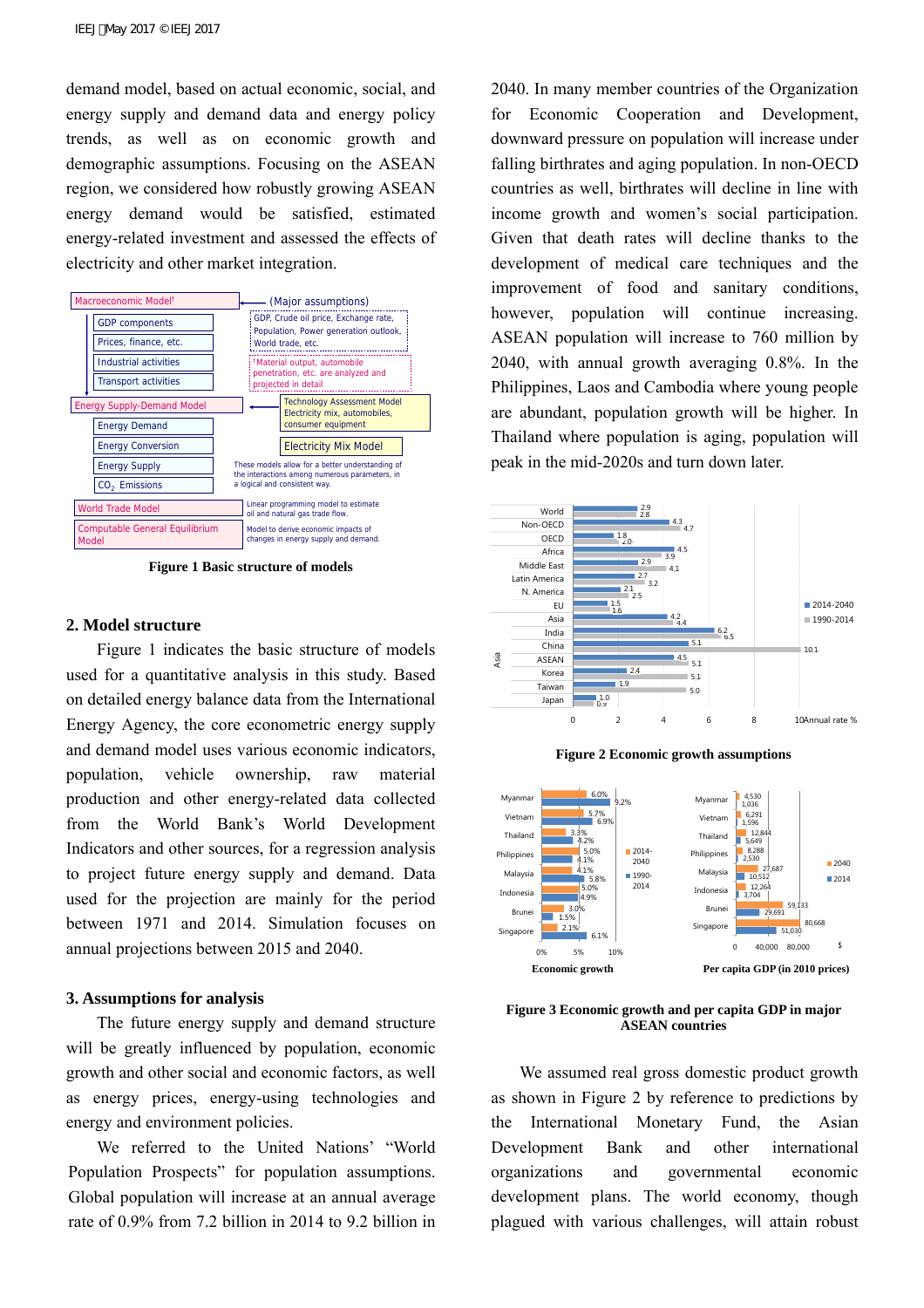growth over a medium to long term. Through 2040, the world economy will grow at an annual average rate of 2.9%. Non-OECD countries will post high growth, including Asian countries that will drive global economic growth.

 Supported by its favorable location neighboring the giant markets of China and India, the ASEAN region has attracted growing investment from abroad such as Europe and Japan. Furthermore, the region launched the ASEAN Economic Community in late 2015 to accelerate economic growth through regional trade liberalization and market integration. Through 2040, ASEAN will post an annual economic growth rate of 4.5%, the third highest after Indian and Chinese growth. Per capita GDP will expand 2.5-fold to \$9,800 in 2040, still below the global average of \$17,000. Per capita GDP will fall short of reaching \$5,000 in Myanmar and Laos, indicating their great growth potential beyond 2040.

 Among international energy prices, the real crude oil price will increase again due to growing demand mainly in non-OECD countries, the depletion of active oil fields, a shift to high-cost oilfield and risk factors in the Middle East, reaching \$75 per barrel in 2020 and \$125/bbl in 2040. Natural gas prices will also increase, though with the regional gaps of price narrowing on expanding inter-regional trade.

 For projection in this study, the past trends are assumed to continue, reflecting past and present energy and environment policies. While the implements of policies and technologies with high possibility are taken into account, no aggressive energy conservation or low-carbon policies are assumed.

## **4. Analysis results**

### **4.1 World/ASEAN energy supply and demand**

## (1) World energy supply and demand

 Due mainly to economic expansion and population growth, global primary energy demand will increase at an annual rate of 1.2% from 13,700 million tons of oil equivalent in 2014 to 18,900 Mtoe in 2040. Non-OECD countries will account for about 90% of the increase. Particularly, Asian demand will expand 1.6-fold, capturing about 60% of the total

increase. Consumption in China, India and ASEAN will greatly expand, generating 92% of the Asian increase. Meanwhile, energy consumption will level off in mature economics such as Japan, Korea and Taiwan. The United States and the European Union will leave their energy consumption unchanged from 2014, reducing their share of global consumption.

 Fossil fuels' share of global primary energy consumption will fall through 2040 but will still be as high as 80%. The share in Asia will be similar. Fossil fuels will cover 70% of future global consumption growth. Driven by the transport sector's oil demand in emerging countries, oil will retain the largest share of primary energy consumption through 2040. Natural gas will become the second largest energy source as the power generation sector globally expands gas consumption. Coal will post moderate consumption growth, with its share narrowing, as air pollution and climate change problems prompt the whole of the world to promote policies of holding down coal consumption. Renewable energy consumption will expand, with its share expanding, centering on wind and solar photovoltaics. Nuclear energy consumption will increase mainly in emerging countries including China and India.

 On the supply side, the Middle East will remain the center of crude oil production growth. While unconventional oil production will drive a production expansion in North America, production in Europe and Eurasia will peak out around 2030. Natural gas production will expand widely in North America, Russia, the Middle East, China and Africa. In North America and China, shale gas will play a key role.

 Global energy-related carbon dioxide emissions will increase from 33 billion tons in 2014 to 42.5 billion tons in 2040. Asia will account for more than 70% of the increase through 2040.

## (2) ASEAN energy supply and demand

 ASEAN's primary energy demand will expand 2.2-fold from 620 Mtoe in 2014 to 1,350 Mtoe in 2040. The increase will account for 14% of the global demand growth, exceeding present Japanese and Korean consumption combined. Per capita energy consumption will double to 1.8 toe in 2040, still less than half of the OECD average and the global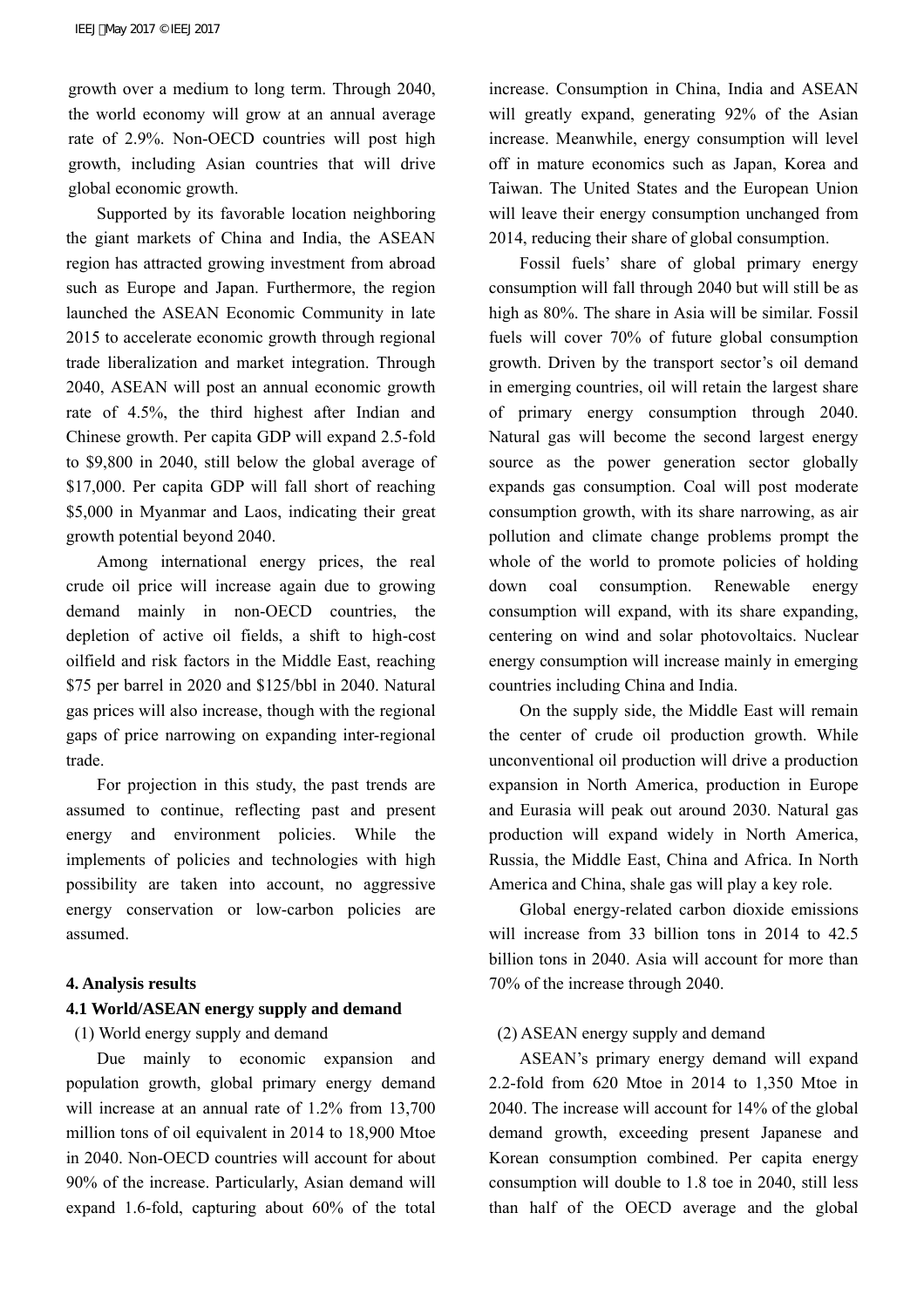



**Figure 4 Primary energy demand by region**



**Figure 5 World/ASEAN primary energy demand mix**

 Fossil fuels will cover more than 80% of ASEAN's primary energy demand growth. ASEAN's dependence on fossil fuels will increase from 74% in 2014 to 77% in 2040. ASEAN coal demand will register the largest growth of 3.5-fold, accounting for 34% of total regional energy demand growth and about 40% of global coal demand growth. Coal demand growth will be led by coal for power generation. ASEAN will use cheap, abundant coal in the region to meet rapidly expanding electricity demand. Oil demand in 2040 will increase 1.9-fold from 2014, with automobile fuel accounting for half of the growth. Demand will also grow greatly for liquefied petroleum gas in the buildings sector and oil for petrochemical production. Natural gas demand will double by 2040, with gas for power generation accounting for the majority of the growth. The remainder of the growth will be for industrial utilization. Any increase in the buildings sector will be limited due to insufficient gas pipe infrastructure.

The ASEAN region has great potential to supply hydro, geothermal, biomass and other renewable energy. The Greater Mekong Sub-region, including Cambodia, Laos and Myanmar, has great hydroelectric generation potential, with many hydro

development projects being implemented. Hydroelectric generation will expand 2.2-fold by 2040, accounting for about 60% of growth in renewable energy electricity generation. Geothermal energy has great potential in Indonesia and the Philippines. Geothermal power generation will account for about 20% of total renewable energy generation growth. Wind and solar PV power generation will post the largest growth, but will account for only less than 1% of primary energy consumption in 2040. In ASEAN, firewood and livestock manure are used mainly in rural communities. While such traditional biomass fuel consumption will decline in line with urbanization and rising living standards, biofuel consumption for power generation and vehicles will expand. Biomass fuel demand will increase by some 20% by 2040, though with its share of the energy mix halving to 11%. Nuclear power generation has not been seen in the ASEAN region. From 2025, however, Thailand, Viet Nam, Indonesia and Malaysia will introduce nuclear power plants with a total capacity of 16 gigawatts. In 2040, nuclear will account for 4% of the electricity mix and 2% of the primary energy mix.

Energy-related  $CO<sub>2</sub>$  emissions in the ASEAN region will increase from 1.26 billion tons in 2014 to 3.14 billion tons in 2040, accounting for about 20% of global growth through 2040 and 27% of Asian growth.

 The ASEAN region is relatively rich with energy resources and is a net energy exporter with the energy self-sufficiency rate standing at 125% at present. As for coal, Indonesia is the world's largest steam coal exporter, exporting more than 80% of its production in 2014. While mainly Indonesia will expand coal production through 2040, regional demand will increase faster. The ASEAN region as a whole will manage to remain a net coal exporter. As regional oil production declines on the depletion of active oil fields, the degree of dependence on imports for oil in ASEAN will rise from 47% to 80%. While natural gas production will continue to expand in Indonesia and Malaysia rich with gas resources, regional demand will grow faster, with the region's natural gas export capacity falling. The ASEAN region, though exporting 6 billion cubic meters of natural gas to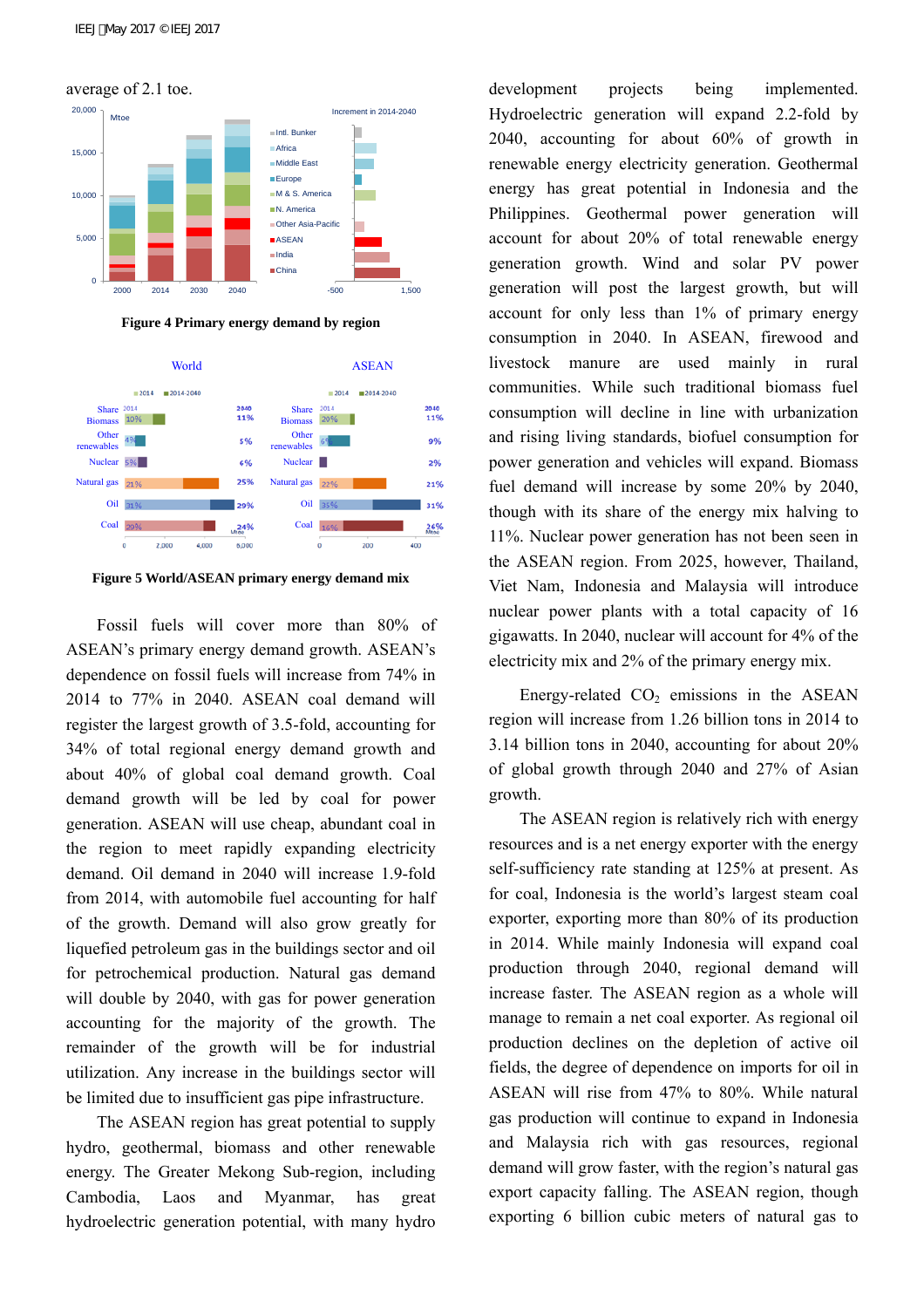other regions at present, will become a net natural gas importer by 2030. As a result, ASEAN's energy self-sufficiency rate will slip below 100% by 2030 and plunge to 76% in 2040.

# **4.2 Energy-related investment in ASEAN and impacts of market integration**

 ASEAN will require massive investment in energy production (electricity generation) and transportation (electricity transmission and distribution) to meet rapidly increasing energy demand. ASEAN countries have enhanced energy conservation policies, forcing costlier products or equipment to be introduced. Cumulative energy-related investment between 2015 and 2040 will total some \$2.3 trillion, close to the present ASEAN GDP at \$2.4 trillion.

 The energy-related investment will include \$1 trillion each in electricity and fuel supply. About 55% of the investment in electricity supply will be made in power generation facilities and the remainder in electricity transmission and distribution facilities. Of the fuel supply investment, about 80% will be made in upstream oil and gas field development, nearly 10% in liquefied natural gas and other fuel transportation facilities and the remainder in oil refineries. Energy conservation investment will total about \$220 billion. Nearly 60% of the investment will be made in the transport sector including fuel-efficient vehicles (such as hybrid and electric vehicles). Nearly 30% will be made in the buildings sector, including air conditioners and insulation, and the remaining 15% in the industry sector.



**Figure 6 ASEAN energy investment (accumulated investment through 2040)** 

ASEAN is repealing tariffs on goods and

services toward market integration under the ASEAN Trade in Goods Agreement. The complete elimination of tariffs on goods and services within ASEAN will expand real regional GDP by 0.88%. In the energy field, oil and natural gas are subject to the tariff elimination. Given that many ASEAN countries have already repealed tariffs on these goods for regional trade, however, the oil and gas tariff elimination will boost real regional GDP only by 0.025%, with its market integration effect limited.

 In the ASEAN region where energy infrastructure development is still insufficient, infrastructure facilities could be connected with each other to produce economic and environmental effects.

 In the fossil fuel field, there is the Trans-ASEAN Gas Pipeline project covering all ASEAN countries. Under the project advocated in 1997, 13 pipelines have so far been completed, falling short of covering the ASEAN region. Problems behind the shortfall include a decline in gas export capacity in Indonesia and Malaysia assumed as exporters, as well as how to share construction costs. As ASEAN as a whole is in transition to becoming a net natural gas importer, regional gas pipeline construction is losing its legitimacy. The only feasible pipeline for future construction would link Indonesia's East Natuna gas field to Malaysia and Thailand. If output totaling 15 billion cubic meters is all exported to Malaysia to replace imported LNG, ASEAN may reduce external LNG import payments by a total of \$169 billion through 2040.

 ASEAN countries such as Laos and Myanmar are rich with hydro resources. Effective utilization of the resources is aimed by connecting these countries and their vicinity to electricity demand areas. On Borneo Island that is also rich with hydro resources, a grid network could be enhanced within the island and connected to electricity demand areas including the Malay Peninsula and Java Island. While to achieve the regional power grid interconnection, initial investment in hydroelectric power plants and electricity transmission cables will increase, the interconnection will stabilize the grid network to reduce power generation reserve margins for limiting blackouts. Totally, the accumulated investment through 2040 will be \$70 billion larger. However,